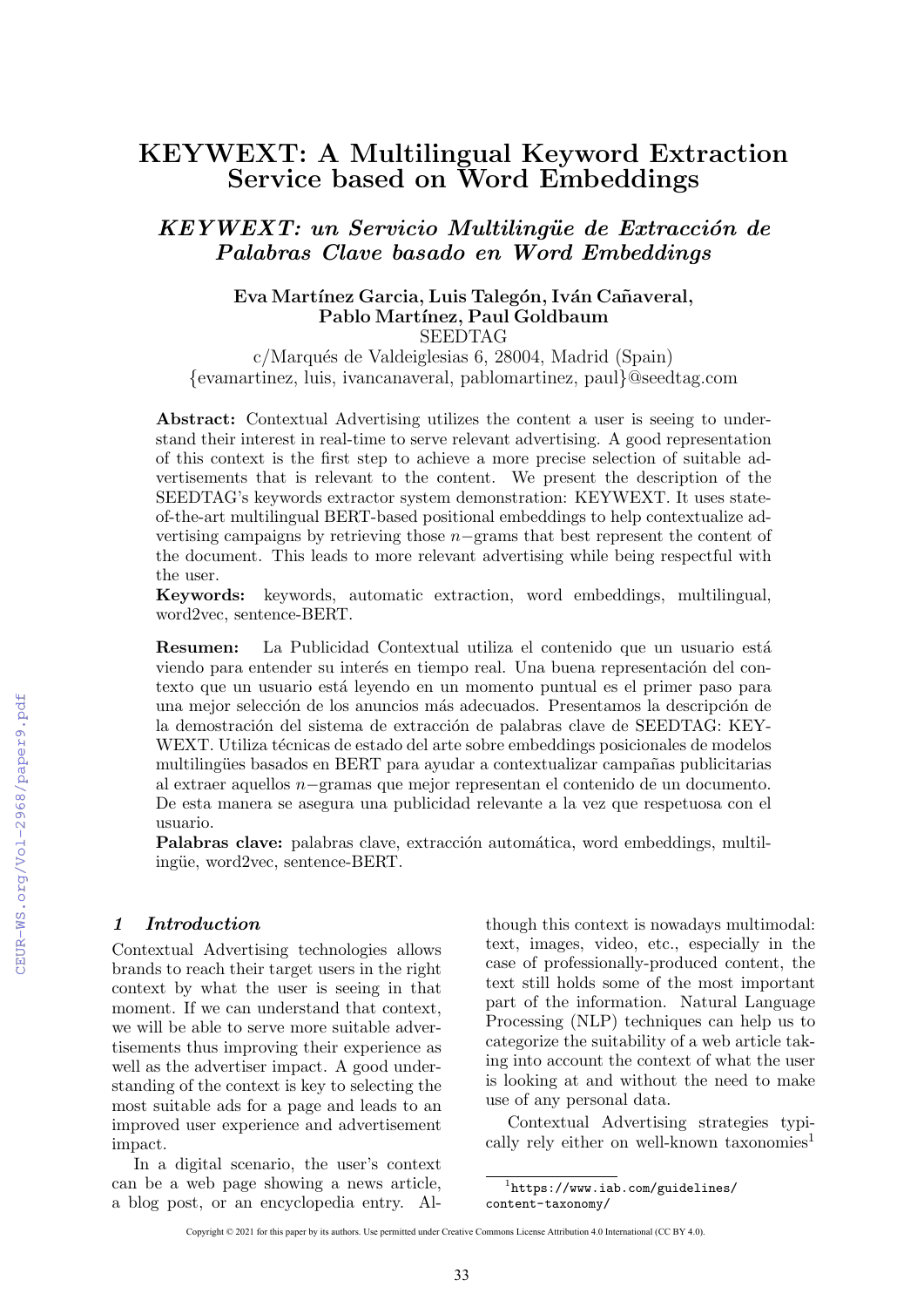or on the targeting of vertical domains (automotive, sports, etc.). The solutions based on these resources are usually rigid and limit the precision that can be achieved are thus insufficient to achieve a higher level of contextualization. We present the description of the SEEDTAG's keywords extraction system demonstration: KEYWEXT. A web service able to extract the most relevant words, bigrams, and trigrams from a web article by using the information from pre-trained word embeddings. These words will help to enhance the context information available for improving the advertising contextualization workflow.

The rest of the paper is structured as follows: Section 2 describes the problem more in detail. Section 3 describes the KEY-WEXT service and its integration in SEED-TAG's contextualization workflow and Section 4 shows some examples of the service functionality. Finally, Section 5 draws conclusions and points out some future work.

# 2 Motivation

As users, we are used to being surrounded by ads related to our latest search or by the latest sites that we visited. This information does not normally match the website content that we are visiting, and is many times distracting or even annoying.

Since SEEDTAG cares about the privacy of web users, we focus on understanding the context by implementing a cookieless contextualization strategy. We believe that the important information to decide which ad to serve in a particular site comes from the information that the user is seeing at that particular moment. Looking into the text present in a web scenario, we need to understand the information the user is reading in a particular moment to select the most suitable advertisement. Finding the keywords of a text plays an important role in improving the representation of this context. Informally, we understand a set of keywords as the set of phrases that depict the main information from a text. There exist several keywords or keyphrases extraction methods (Campos et al., 2020; Mihalcea and Tarau, 2004). Although these approaches are fast and easy to apply, they are highly language-dependent and many times return noisy lists of words that are difficult to use.

Word embeddings have shown their po-



Figure 1: SEEDTAG advertisement contextualization workflow.

tential for solving different tasks (Martínez) Garcia et al., 2017; Sun et al., 2019) that they were not trained for. Also, they provide support for a multilingual scenario as well (Reimers and Gurevych, 2020). Following the transfer-learning trend, KEYWEXT uses pre-trained word embeddings to build a context representation vector for a whole document and to retrieve its closest content n-grams as the keywords list. Our extractor is not the first one in using BERT-like models (Devlin et al., 2019) to extract keywords (Grootendorst, 2020) but, for the best of our knowledge, KEYWEXT is the first in taking advantage of the positional embeddings and the local contextual information that they provide to retrieve better and more relevant words.

# 3 System Description

SEEDTAG's contextualization workflow goes as follows. When we have digital content where it is possible to serve advertising, we process the content to assess its suitability and to get all the information needed to select the most adequate advertising campaign.

Figure 1 shows the SEEDTAG's contextualization workflow. The suitability of a particular digital content is measured by analyzing two main features: brand safety and content adequacy. On the one hand, brand safety measures if the content is safe to be related to a brand or product. On the other hand, content adequacy measures how much the content is related to the topics that the brand or product wants to be associated with. Content adequacy is also understood as the categorization of the content. Finally, we use the KEYWEXT service to extract the keywords and keyphrases from the content.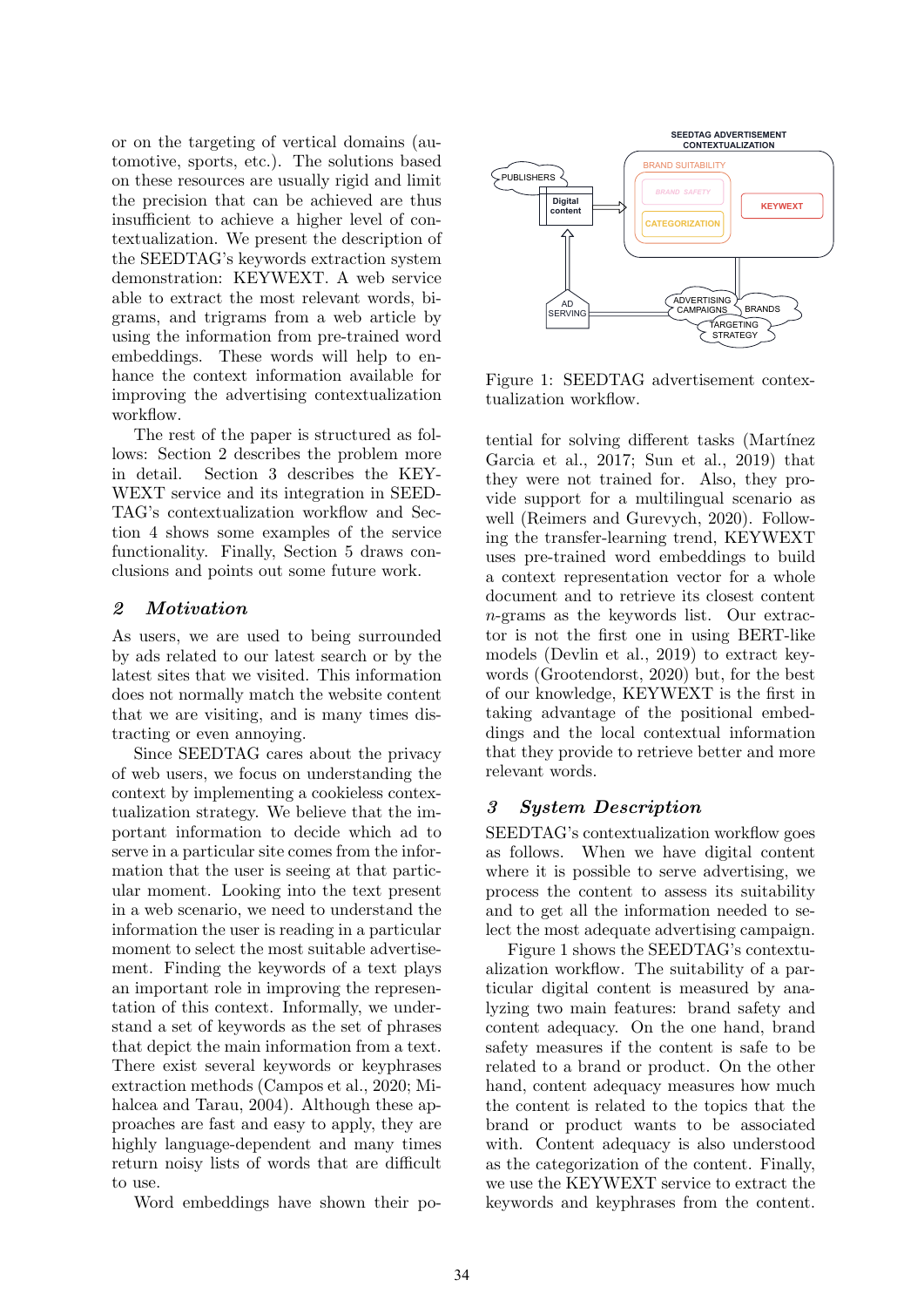

Figure 2: KEYWEXT web service.

Both the categorization and brand safety modules as well as KEYWEXT work directly and in parallel on the text from the digital content. Then, their outputs are combined to feed the contextualization flow. In particular, the context information from KEY-WEXT is used to refine targeting strategies and brand positioning in order to select the best advertisements according to the current context that a user is seeing.

KEYWEXT is a Python<sup>2</sup> web service built using the Tornado<sup>3</sup> web framework. Figure 2 shows the architecture of the system. The service has different actors working together. When it receives a request with a text extracted from a web article and its detected language, the KeyWord Handler passes the information to a Spacy<sup>4</sup> Named Entity Recognizer and the KeyWord Extractor. Then, these modules obtain the list of Named Entities and keywords respectively, that the Key-Word Handler will use to build the response.

# 3.1 Key Words Extraction

We want to retrieve the most relevant ngrams from a text. Thus, we need to understand the text to select the most suitable content words or n-grams from the text that best represent it.

KEYWEXT performs the keyword extraction in two steps:

- 1. Build a vector representation from the whole input text.
- 2. Retrieve the closest words, bigrams, and trigrams to the text representation.

The first step is done by using a sentence-BERT (Reimers and Gurevych, 2019) pretrained model. KEYWEXT sums the sentence embedding of each sentence in the text to obtain the document embedding.

The second step is done by calculating the distance among the content words from the input text to the document embedding. KEYWEXT uses the BERT positional embeddings for the input tokens to obtain the words, bigrams, and trigrams embeddings and the cosine similarity as distance. These embeddings are the result of summing the embeddings from the tokens that form a particular word, bigram, or trigram. We decided not to consider *n*-grams with  $n > 3$ to control the sparseness and the quantity of the possible combinations when checking and calculating distances. Using the positional embeddings from the sentence-BERT models gives the service a local idea of the context of the text. Even though it is not yet a document-level context, this approach allows KEYWEXT to have a broader vision without conflating different senses of a word in the same embedding. In short, that will help to better disambiguate the keyword choice and to produce more adequate results.

#### 3.2 Multilingualism

KEYWEXT is also multilingual. Having a service that is able to handle requests in different languages is crucial for its integration within SEEDTAG's workflow to cover the languages of the countries the company operates in.

Multilingualism is achieved by using a multilingual sentence-BERT-based embedding model (Reimers and Gurevych, 2020) to retrieve the keyword set from articles in different languages.

### 4 Sample of Keyword Extraction Functionality

We show some examples of the KEYWEXT functionality on some of the most relevant languages for SEEDTAG.

If we process the following short text in English:

How the suspension of the AstraZeneca vaccine is affecting the inoculation drive in each Spanish region. Regional authorities have administered 5.7 million doses and fully vaccinated nearly 1.7 million people, but the jabs for essential workers have been put on hold due to the decision to halt the use of the Anglo-Swedish medication.[...]

 $^{2}$ https://www.python.org/

<sup>3</sup> https://www.tornadoweb.org/

<sup>4</sup> https://spacy.io/